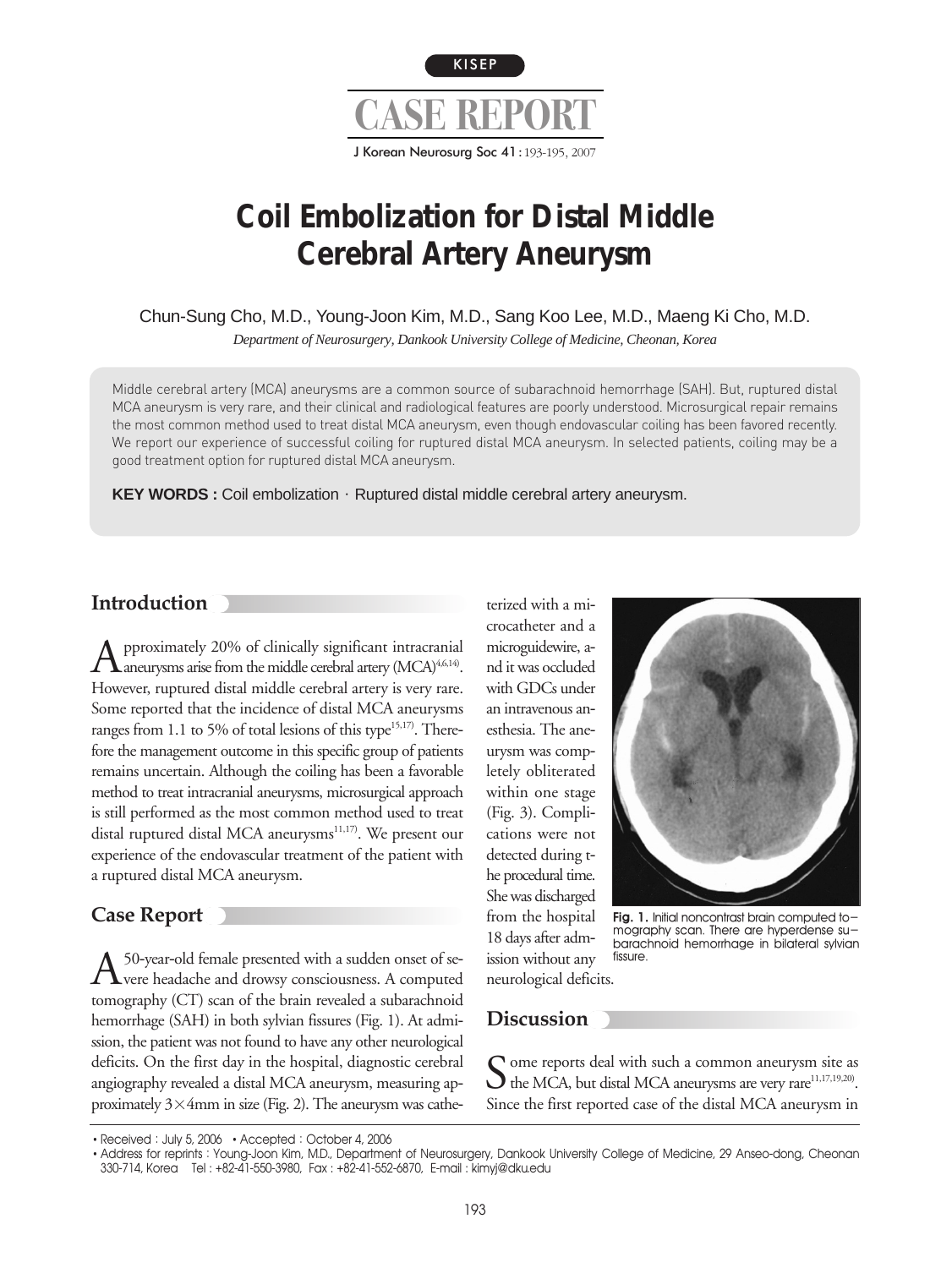

Fig. 2. A: Anterior-posterior view of right internal carotid artery (ICA) angiography shows a aneurysm in the distal middle cerebral artery. B : Lateral view of right ICA angiography shows an aneurysm in the distal middle cerebral artery.



Fig. 3. A: Anterior-posterior view of right internal carotid artery (ICA) angiography shows complete occlusion of the distal middle cerebral artery aneurysm. B : Lateral view of right ICA shows complete occlusion of the distal middle cerebral artery aneurysm.

 $1951^{16}$ , there have been some case reports featuring the lesion. According to the large series of Rinne et al.<sup>17)</sup>, 4% of all MCA aneurysms were distal. Heros et  $al^{10}$  reported that aneurysms beyond the major bifurcation of the MCA represented 5% of all MCA aneurysms.

MCA aneurysms are often small and widely necked, and they often incorporate the origin of arterial branches into the base. Although an endovascular coiling has been favored recently, direct microsurgical repair remains as the most commonly used method to treat distal MCA aneurysms.

Usually the aneurysms arise between two exiting branches as a consequence of a hemodynamic stress and an increased flow at a bifurcation site in the vessel<sup>13)</sup>. These lesions receive the full force of the pulsatile flow from the parent artery directly into their fundus, thus the patients often present with SAH<sup>14)</sup>. But, the most common etiology of distal intracranial aneurysms is an infection with mycotic emboli which may result as a secondary aneurysmal formation<sup>3,12)</sup>. They may also be related to trauma, vasculitis, tumor emboli or directly to an intracranial neoplasm<sup>1,3,5,11)</sup>. In this case, neither a mycotic emboli nor a trauma was a cause of the aneurysm. It is unclear that what kind of factors facilitates the distal MCA aneurysmal formation.

Although some reported that the microsurgery may be an effective method for distal MCA aneurysm<sup>11)</sup>, there are some problems regarding this method. Firstly, a sufficient dissection of the distal sylvian fissure is required in order to expose the distal MCA aneurysm; the distal sylvian fissure dissection is usually more complicated than the proximal dissection. Se-

condly, it is sometimes difficult to know the location of the aneurysm during surgery due to an anatomical variation. Aneurysms arising from major arteries near the circle of Willis are easy to localize and may be treated surgically, whereas distal aneurysms of peripheral branches are often challenging to localize at the time of the operation<sup>18)</sup>. These reasons made it difficult to perform a direct surgical method in distal MCA aneurysms. Drake et al.<sup>8)</sup> reported that some of the distal large aneurysms could not be directly clipped and were treated with proximal occlusion instead.

Recently, coiling is gaining favor as an attractive alternative to the direct microsurgery, even though there are also some considerations required when using the coiling method. Especially, angioanatomical features such as an aneurysmal neck size of more than 4mm, an intolerable dome/neck ratio, an inadequate endovascular access, an unstable intraluminal thrombus, or an arterial branch origin incorporation state may not lead to a good result by the coiling procedure<sup>7</sup>.

Distally located aneurysms occurs more commonly in catheter instablility, and in vascular anatomy with multiple bends and acute turn, and makes for challenging aneurysm catheterization, risk of dome perforation by microcatheter that load and jumping phenomenon, and difficulty placing multiple coils<sup>9,12)</sup>. However, the improvements in the catheter technology have made distal aneurysms more accessible for coiling.

The authors believe that when the anatomical angiographic features allow, the coiling method may be the treatment of choice even for the distal MCA. Due to the low incidence, there are only a few reported cases on the coil treatments, compared to the surgical treatments<sup>2)</sup>.

#### **Conclusion**

The authors experienced a rare case of ruptured distal mi- $\perp$  ddle cerebral artery aneurysm. Although this is just one case, we believe that the coiling for the aneurysm is a safe and effective treatment option for the lesion.

Acknowledgement

We thank the late Mr. Cho, a radiology technician at our institute, for his professional work and technical help.

#### **References**

- 1. Andrews BT, Raffel C, Rosegay H : Subarachnoid hemorrhage from a peripheral intracranial aneurysm associated with malignant glioma. **Neurosurgery 17** : 645-649, 1985
- 2. Baltacioglus S, Cekirage S, Saatci I, Ozturk H, Arat A, Pamir N, et al : Distal middle cerebral artery aneurysms. **Interventional Neuroradiology 8** : 399-407, 2002
- 3. Bohmfalk GL, Story JL, Wissinger JP, Brown WE Jr : Bacterial intracranial aneurysm. **J Neurosurg 48** : 369-382, 1978
- 4. Cho CS, Kim YJ : Comparative study of treatment results between surgical neck clipping and endovascular coiling on the ruptured middle cerebral artery aneurysms. **J Korean Neurosurg Soc 35** : 178-182, 2004